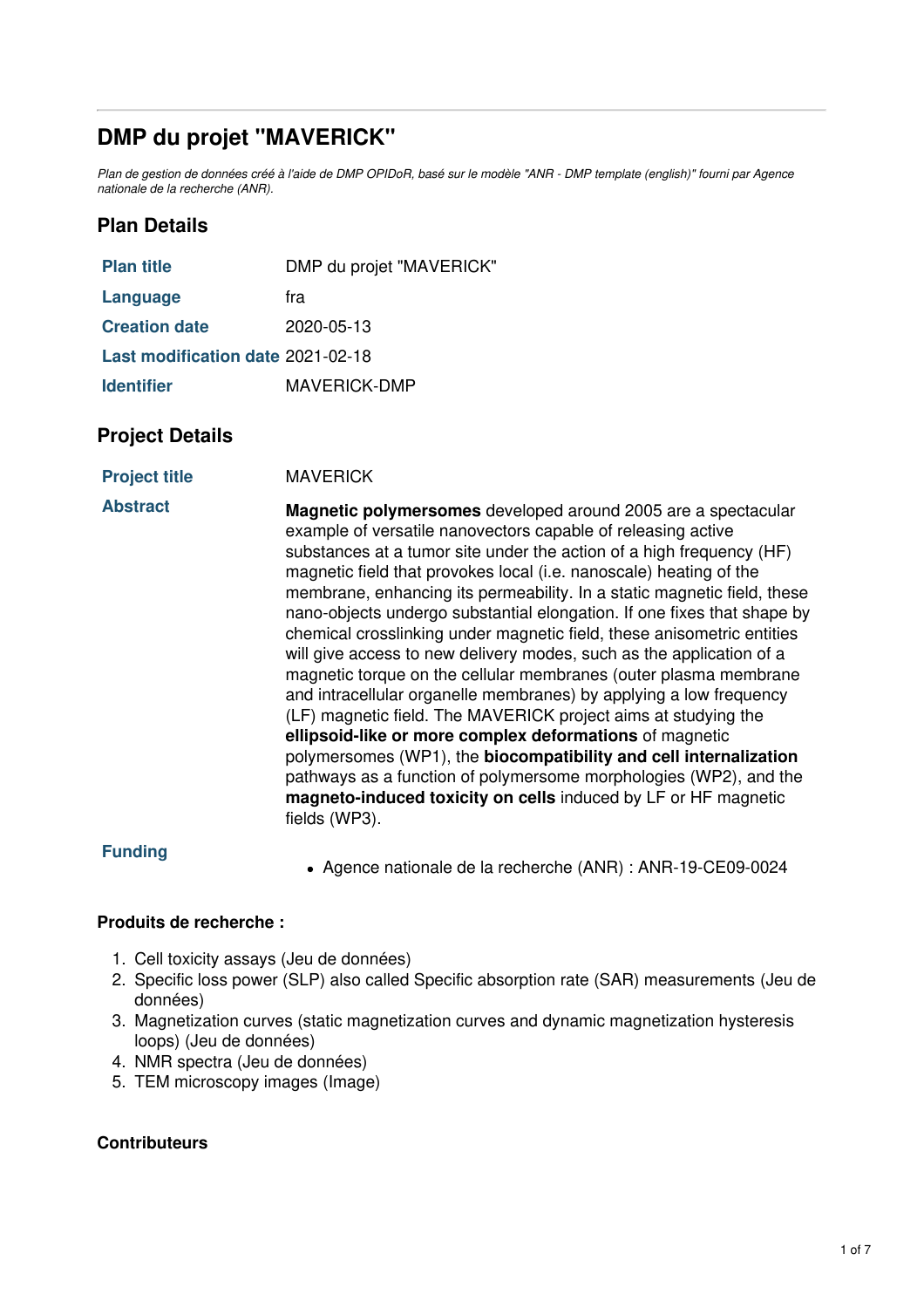| <b>Nom</b>        | <b>Affiliation</b> | <b>Rôles</b>                                                                                                                                                                                 |
|-------------------|--------------------|----------------------------------------------------------------------------------------------------------------------------------------------------------------------------------------------|
| Olivier<br>Sandre |                    | • Coordinateur du projet<br>• Personne contact pour les données (Magnetization curves, TEM<br>micrographs, Cell toxicity assays, Specific loss powers, NMR spectra)<br>• Responsable du plan |

Droits d'auteur :

Le(s) créateur(s) de ce plan accepte(nt) que tout ou partie de texte de ce plan soit réutilisé et personnalisé si nécessaire pour un autre plan. Vous n'avez pas besoin de citer le(s) créateur(s) en tant que source. L'utilisation de toute partie de texte de ce plan n'implique pas que le(s) créateur(s) soutien(nen)t ou aient une quelconque relation avec votre projet ou votre soumission.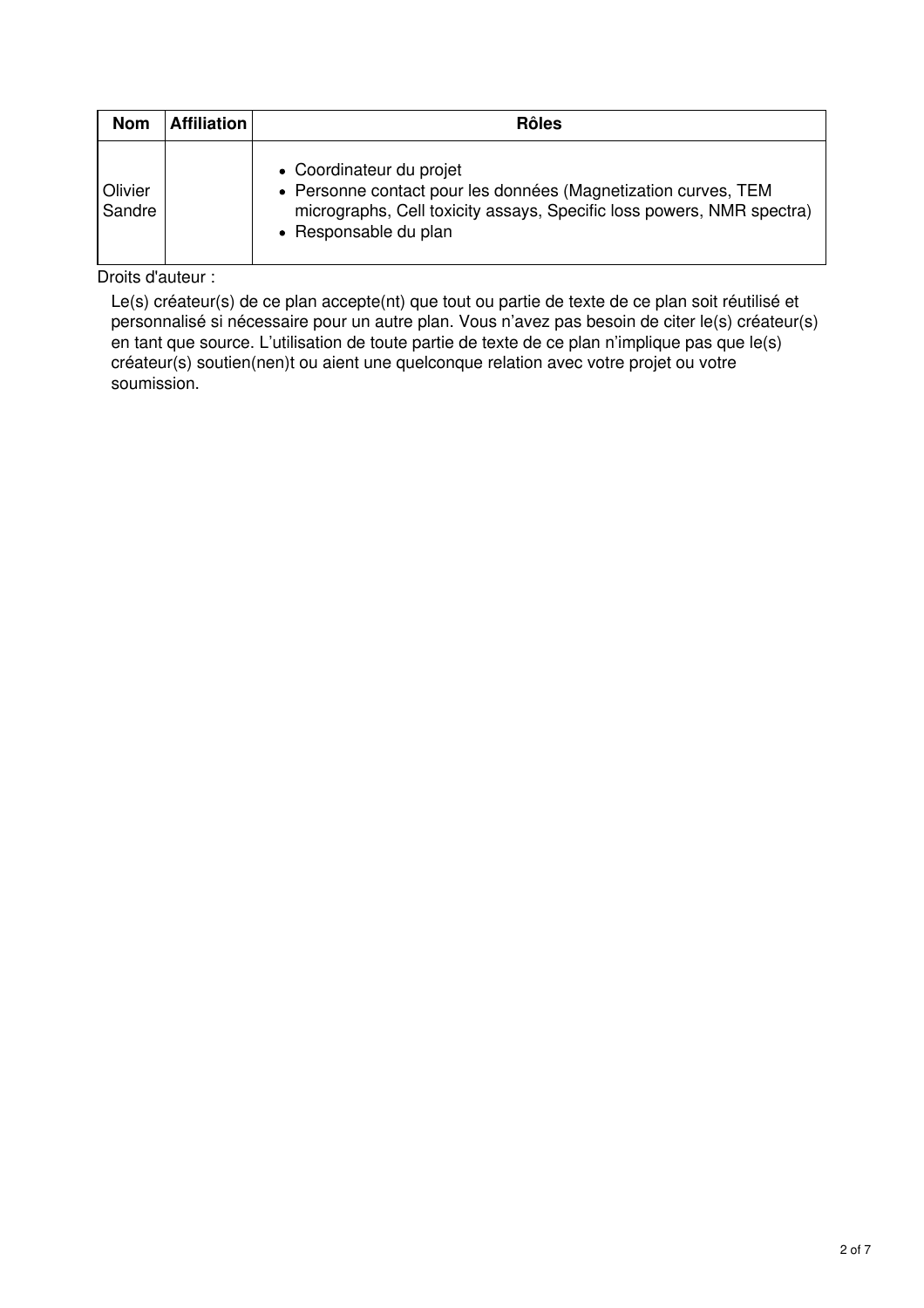## **1. Data description and collection or re-use of existing data**

#### **NMR spectra**

NMR spectra (proton, carbon, phosphate, 2d-NMR, DOSY...) are collected on the Bruker Avance 400MHz spectrometer at the laboratory of partner 1 of the MAVERICK project (LCPO). The objective is to demonstrate the success and assess the yield of all chemical reactions necessary to produce the block copolymers forming polymersomes for the project, and to functionalize them (with fluorescent dyes, with anchoring moieties to embed magnetic iron oxide nanoparticles in their membranes, etc.)

The main software used is Bruker Topspin 4, which license is free for academic use: https://www.bruker.com/service/supportupgrades/software-downloads/nmr/free-topspin-processing/nmr-topspin-license-for-academia.html. Bruker files are propriatory (600 ko/spectrum, 1/day on average), yet this format is used by the community of chemists all over the world.

## **TEM microscopy images**

Transmission electron microscopy (TEM) images and high resolution images (HR-TEM) are produced at the Bordeaux Imaging Center (BIC), partner 3 of the MAVERICK project. The objective is to check the vesicular morphology of samples prepared by a nanoprecipitation route from the copolymers synthesized for the project. Later when the polymersomes will be elongated and chemically crosslinked under a magnetic field, TEM images will be used to asses that their shape does not relax when the field is switched off.

The TEM images are acquired with the Digital Micrograph software (GATAN – AMETEK) with their own format .dm3 or dm4. This proprietary format contains the metadata. This is the specific software of the camera and therefore is exclusive. This software used at the BIC for over 15 years is known and widely used by the community. The users can also open the .dm3 and .dm4 files with the open source software FIJI (i.e. ImageJ with plugins to use various microscopy formats https://imagej.net/Fiji) and convert them in other formats (TIFF, JPEG…). Only the scale can be included (in TIFFs).

The .dm3 images are acquired at high resolution (8 MPixels) with a size of 30Mbytes, which can be reduced to 10Mbytes (TIFF files with LZW compression), while keeping the scale. Approximately 30 images are produced per TEM session (1 every 2 weeks).

### **Cell toxicity assays**

Cell toxicity assays (TOX) are performed in the RCTC team of LPCNO (partner 2).

The 1st objective is to assess that the polymersomes alone are not toxic to cells (in absence of applied oscillating or rotating magnetic field) and determine their using conditions (concentrations, incubation times…) to get free of any cell cytotoxicity for further on-demand drug delivery experiments using magnetic field. Different cell lines will be used: fibroblasts, epithelial cells, monocytes, and macrophages (these later ones being the first cells in contact with nanoparticles in *in vivo* experiments). Cytotoxicity will be at first evaluated as a function of dose and time of treatment by MTT assay measuring the cell viability. Preliminary results showed that polymersomes do not present cytotoxicity on HEK293 (human embryonic kidney cell) and Raw 264.7 (murine macrophages) cells up to 50 µg/mL, after 24h incubation.

After the determination of safe conditions, the optimal polymersomes uptake will be evaluated. Then, the aim will be to demonstrate that the application of an alternating or a rotating magnetic field induce the drug release from polymersomes in cells that have internalized anisotropic magnetic polymersomes. Finally, the effects on cell viability, cell mortality and the nature of cell damage, following magnetic field exposure and/or drug release, will be studied.

Cell viability will be expressed as percentage of viability of control cells in absence of polymersomes.

Cell mortality will be expressed as percentage of dead cells compared to negative control, as assessed by different assays: Annexin V and/or propidium iodide labeling.

Statistical analysis will be performed using GraphPad software.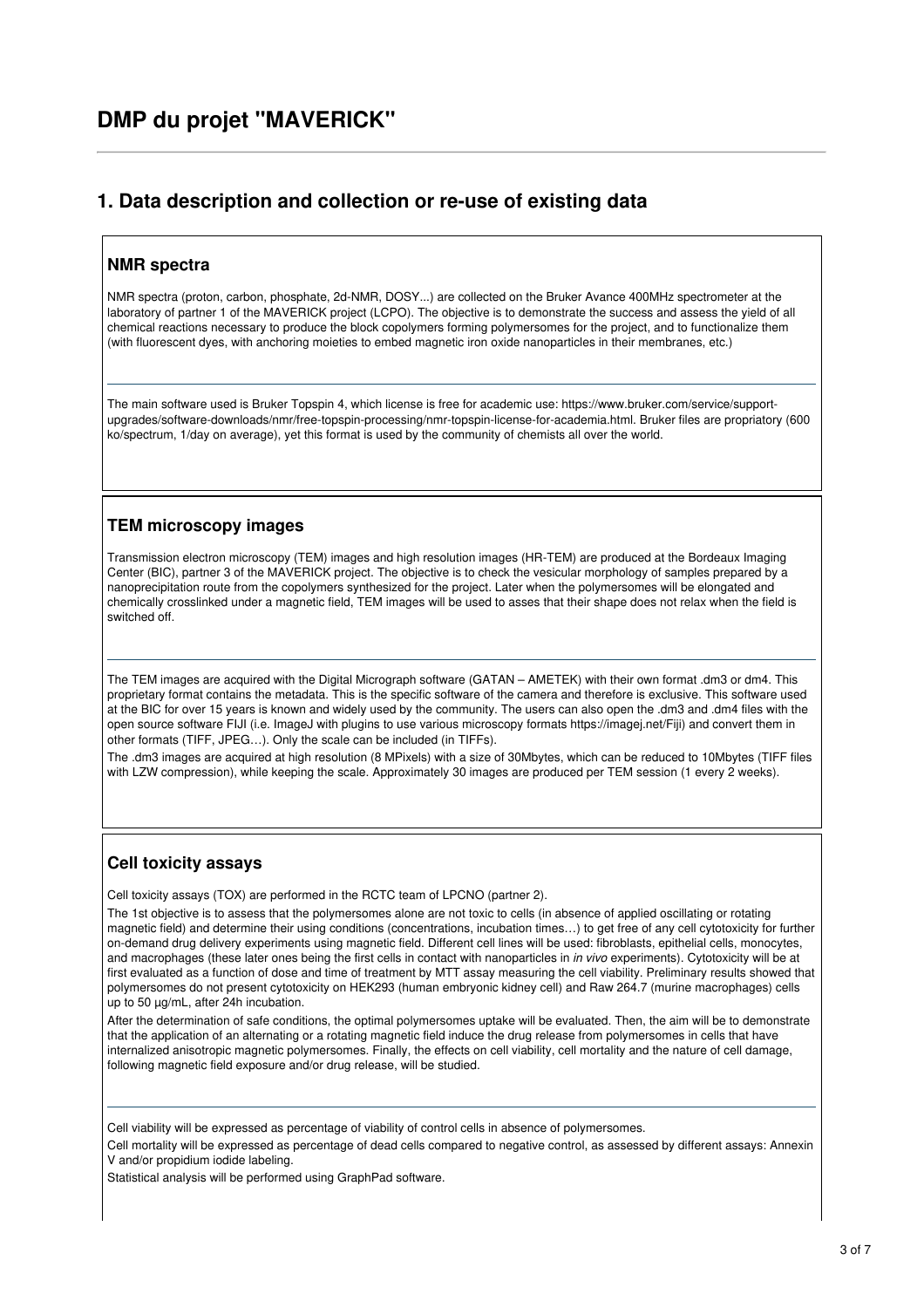## **Magnetization curves (static magnetization curves and dynamic magnetization hysteresis loops)**

Static magnetization curves of suspensions of magnetic iron oxide nanoparticles in buffers and in cell extracts are acquired at the LPCNO (Partner 2) using a superconducting quantum interference device (SQUID) magnetometer. Dynamic magnetization curves under alternating magnetic fields are gathered both at LPCNO on a lab-made instrument (up to 100 kHz) and up to 350 kHz at LCPO on a commercial setup (Advanced AC Hyster from Nanotech Instruments, Madrid, Spain, <https://www.ntsol.es>).

Data will consist in magnetic hysteresis loops (i.e. plots of the magnetization as a function of the magnetic field for increasing and decreasing values), which are analyzed for determining the average and standard deviation values of several magnetic parameters (coercive field, remnant magnetization, maximal magnetization, cycle surface area and SAR) from each measurement, including determination of odd harmonics (amplitude and phase) of M(H) which can be correlated with temperature.

#### **Specific loss power (SLP) also called Specific absorption rate (SAR) measurements**

The heating efficiencies of magnetic NPs suspended in buffers or in cell extracts (SAR or SLP) under applied alternating magnetic fields are acquired up to 755 kHz at LCPO (Partner 1) and 350 kHz at LPCNO (Partner 2) by calorimetric measurements following recommendations of the "white paper" on SAR determinations entitled "Challenges and Recommendations for Magnetic Hyperthermia Characterization Measurements" to appear in International Journal of Hyperthermia (2021) written by a large consortium of COST TD1402 action RadioMag members http://www.cost-radiomag.eu).

Raw data will be supplied as numerical tables (i.e. profiles of temperature vs time for calorimetric measurements or magnetization vs applied magnetic field for AC magnetometry). Examples of temperature profiles are given on: <https://doi.org/10.5281/zenodo.4281153>.

# **2. Documentation and data quality**

The data will be accompanied by a "Readme.txt" file with the information on samples and experimental methodology. We have been using specification datasheets of synthesized samples for 10 years, since our participation in FP7 European project NanoTher [\(www.nanother.eu](http://www.nanother.eu)). We will adapt them according to templates like those developed by the NIH institute on cancer for nanomaterials: https://wiki.nci.nih.gov/display/ICR/ISA-TAB-Nano#ISA-TAB-Nano-title

The experimental data are discussed between the PhD student and her advisors, and confronted to those obtained by the partners. Any source of data inconstancy or experiment error will be analyzed with the engineers in charge of the experimental setups (NMR, TEM, TOX, MAG, SAR) and double-checked by comparison with precision and reproducibility of analogous data reported in literature.

# **3. Storage and backup during the research process**

### **NMR spectra**

The NMR spectra are saved on an internal server at LCPO. Backups are made on a daily basis. The data are also shared with users using the institutional cloud service: https://mycore.core-cloud.net

The institutional cloud https://mycore.core-cloud.net meets requirements of data protection and safety defined by the organism (CNRS).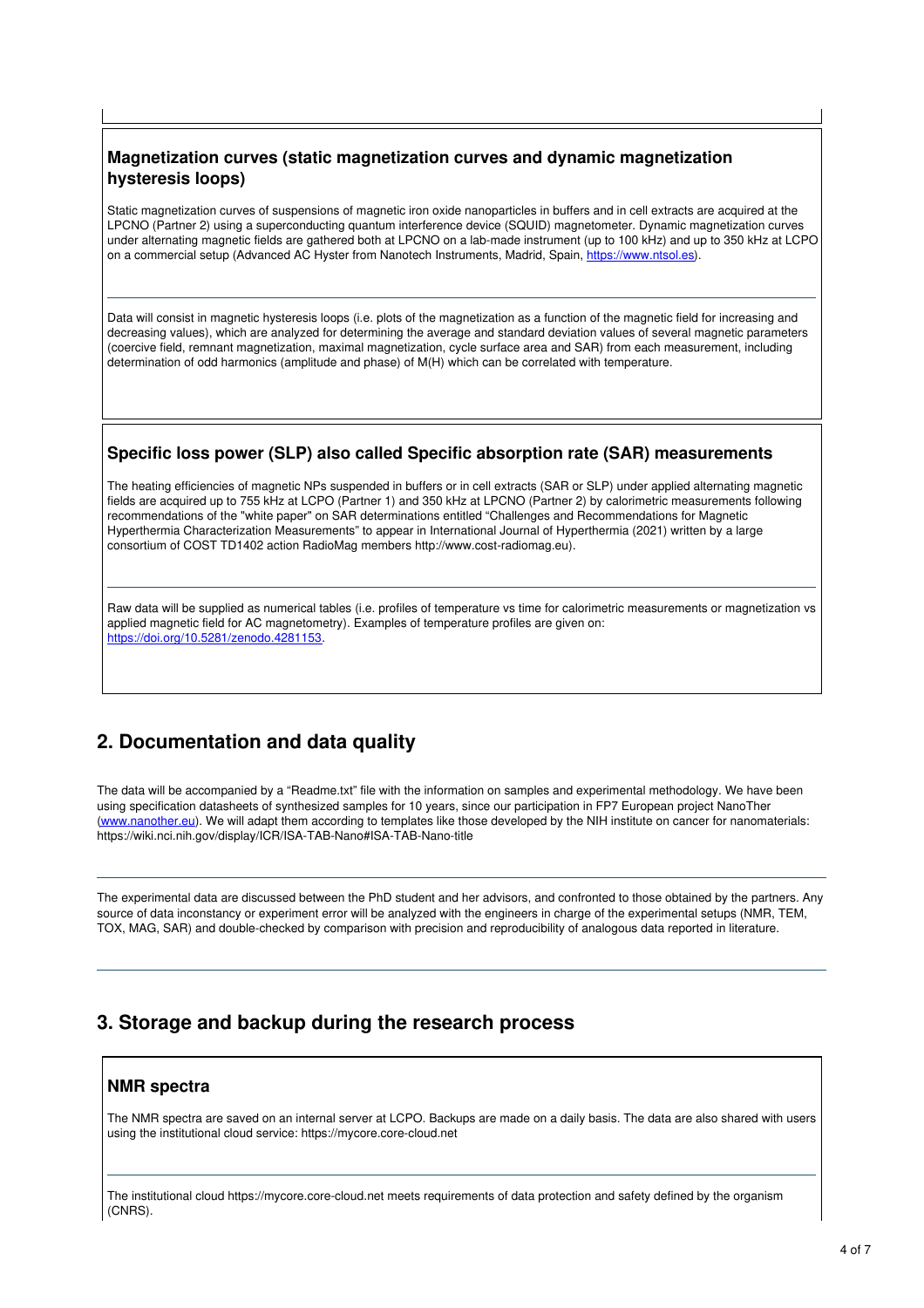#### **TEM microscopy images**

The TEM images are saved on an internal server at BIC during session. After the session, the image are saved and transferred to the users by https://filesender.renater.fr/ so they can copy them on their hard disks and on institutional cloud service <https://mycore.core-cloud.net> (after compression into LZF TIFF files to minimized disk space).

The institutional cloud https://mycore.core-cloud.net meets requirements of data protection and safety defined by the organism (CNRS).

#### **Cell toxicity assays**

The institutional intranet server "i**2mc-share.inserm.lan**" of the RCTC team (Partner 2) meets requirements of data protection and safety defined by the organism (CNRS).

Data security is handled by the institutions of the partner laboratories (Bordeaux INP, CNRS, University of Bordeaux, University of Toulouse Paul Sabatier, INSA Toulouse, and INSERM).

#### **Magnetization curves (static magnetization curves and dynamic magnetization hysteresis loops)**

The MAG curves are saved on an internal server at LCPO and LPCNO. Backups are made on a daily basis. The data are also shared with users using the institutional cloud service: https://mycore.core-cloud.net

Data security is handled by the institutions of the partner laboratories (Bordeaux INP, CNRS, University of Bordeaux, University of Toulouse Paul Sabatier, INSA Toulouse, and INSERM).

#### **Specific loss power (SLP) also called Specific absorption rate (SAR) measurements**

The SAR curves are saved on an internal server at LCPO and LPCNO. Backups are made on a daily basis. The data are also shared with users using the institutional cloud service: https://mycore.core-cloud.net

Data security is handled by the institutions of the partner laboratories (Bordeaux INP, CNRS, University of Bordeaux, University of Toulouse Paul Sabatier, INSA Toulouse, and INSERM).

## **4. Legal and ethical requirements, code of conduct**

No personal data processed.

The data belong to the three partners of the projects: LCPO, LPCNO and BIC. They are all research units associated to the same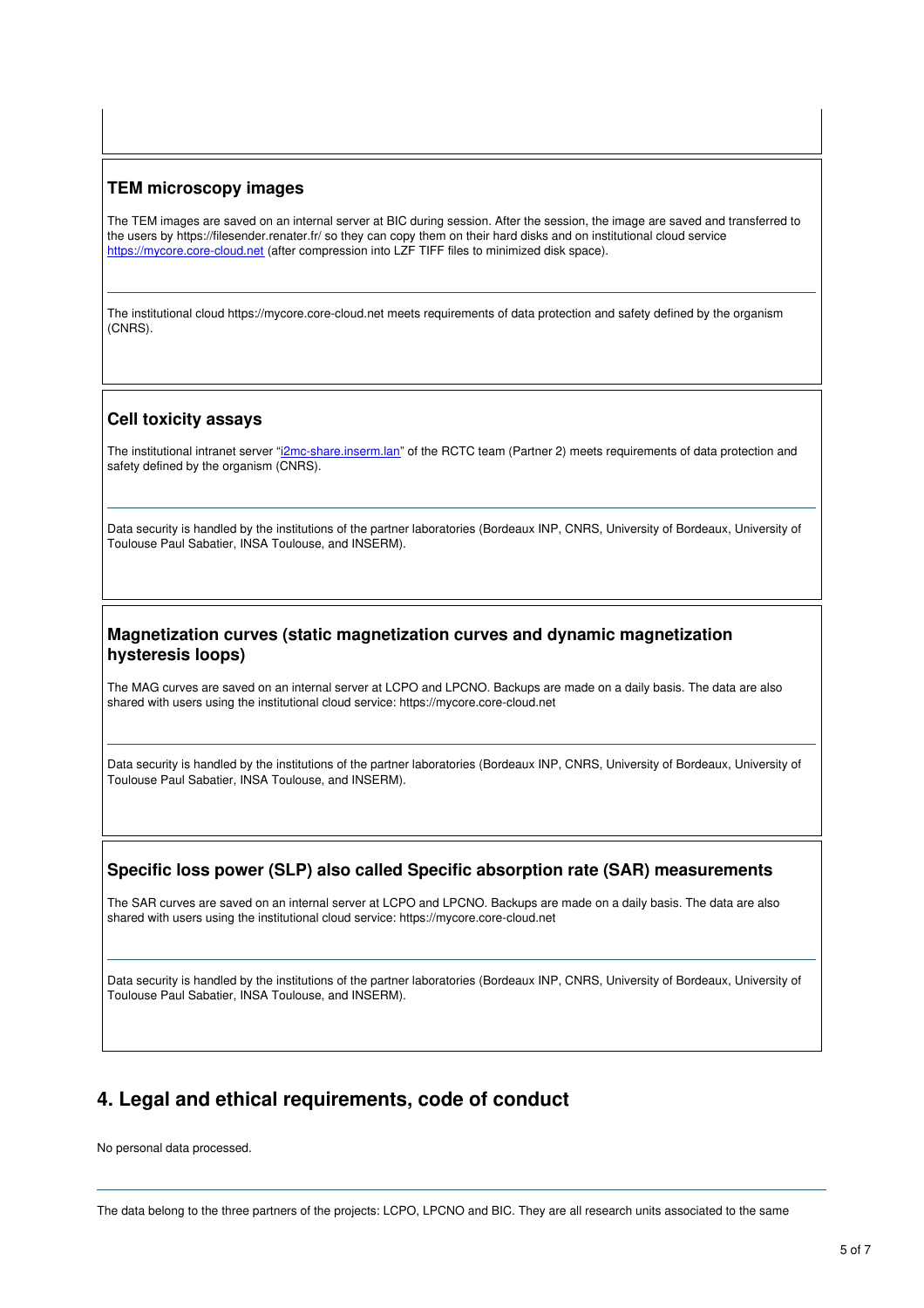institution (CNRS), which defines its IP politics in agreement with the other institutional partners (University of Bordeaux, Bordeaux INP, INSERM, University of Toulouse Paul Sabatier, INSA Toulouse).

Whenever possible and meaningful, results will be submitted to institutional IP offices (SATT Aquitaine Science Transfert and Toulouse Tech Transfert) for possible patent filing. Otherwise, data will be shared under Creative Commons Attribution Non-Commercial Share Alike license (CC-BY-NC-SA).

The project is conducted in accordance with the charter of scientific integrity and research ethics established in partnership between universities, CNRS, INSERM and INRAE: https://college-doctoral.u-bordeaux.fr/en/News/Scientific-integrity-and-research-ethics

# **5. Data sharing and long-term preservation**

All the routine data are not useful to be shared. However, the characterization data of samples selected for scientific publications will be made available on the long-term thanks to a trustworthy repository.

The data supporting the results of all published articles will be made available through the journal publisher websites and on a long-term repository such as 4TU.ResearchData https://researchdata.4tu.nl/en/ (using their free 10 Gigabyte space, as no funding was initially planned in the ANR MAVERICK budget).

NMR spectra can be read by Bruker Topspin software, which can be freely used by academic researchers https://www.bruker.com/service/support-upgrades/software-downloads/nmr/free-topspin-processing/nmr-topspin-license-foracademia.html

The data points of all graphics (curated data and fitting curves) will be made available as text files (.CSV) for instance using FigShare.com repository.

TEM Images can be read by FIJI and, after conversion into TIFF or JPG format, by most standard imaging softwares (ImageJ, IrfanView, ACDSee...).

GraphPad, is used for statistical analysis of TOX data. KaleidaGraph or Origin plotting software will be used to analyze magnetic properties of polymersomes (Ms values, SAR…) and data fitting with theoretical models.

Each data set will be provided a DOI thanks to their proper publication (under FAIR principles of Open Science) using Zenodo.org, FigShare.com and data.4tu.nl/info/en/ or other public repositories.

The list of all available data sets will be provided on the MAVERICK project web page: https://www.lcpo.fr/anr-maverick

# **6. Data management responsibilities and resources**

#### **NMR spectra**

Partner 1 (LCPO) is responsible for the data on chemical structures and physicochemical characterizations.

The partners will devote a part of their time on curating the data and publishing them on public repositories, concomitantly with the writing of the publications.

#### **TEM microscopy images**

Partner 1 (LCPO) and Partner 3 (BIC) share the responsibility for the curation and sharing of electron microscopy images. The BIC uses specific internal resources dedicated to the implementation, monitoring and security of the TEM images server.